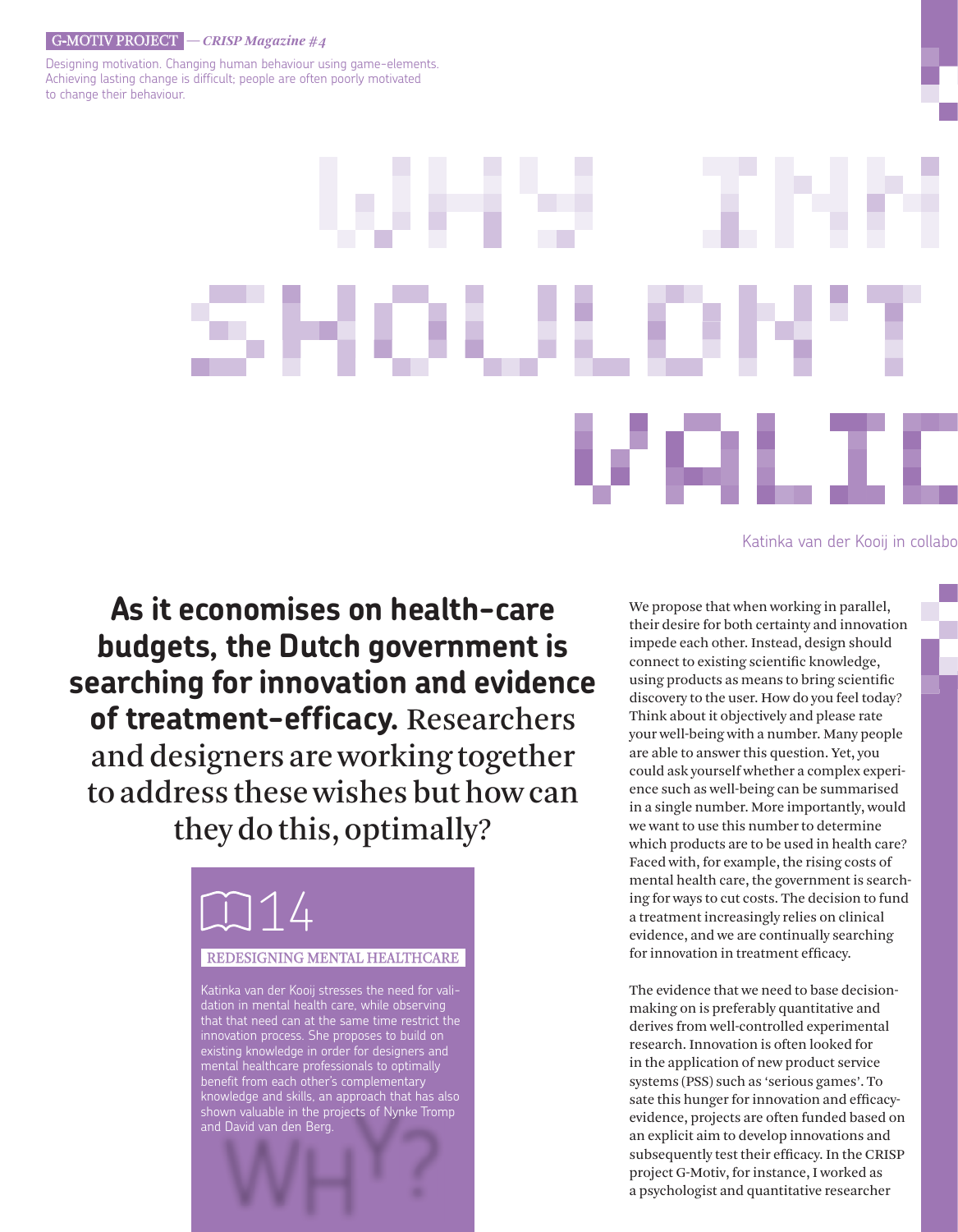ration with Evert Hoogendoorn

at the TU Delft together with the IJsfontein designers on the development and validation of a serious game that would support therapy for cannabis addiction. I shared both project and desk with Evert Hoogendoorn, designer and strategist at IJsfontein. We developed a vision on how research and innovation can be best combined. In this article, we reflect on whether a societal problem such as addiction among young teens is best dealt with by letting researcher and designer work in parallel, or whether other forms of collaboration are more effective. Because we address the limitations of quantitative research, I as a quantitative researcher have written this article on my account.

но

### Working in parallel—the development of Changamoto

In the G-motiv project, researcher and designer jointly sought a game concept that would support therapy for cannabis addiction. In the Netherlands, thousands of young teens (age 12-14) are treated for cannabis addiction annually. Their treatment usually consists of cognitive behavioural therapy (CBT), the primary aim of which is to gain insights into the chain of events and cognitive reactions that serve as a trigger for drug use. In this way, patients can learn suitable self-control strategies for these triggers. A few highly motivated patients suffering from

severe psychological problems are treated in a clinic in The Hague, where they stay overnight for a number of months. Most patients, however, are treated in outpatient care: they see their therapist once a week and receive additional homework assignments, such as keeping a CBT diary in which they note down triggers for cannabis use.

In the G-motiv project, my task was to ensure that the effect of the game that was developed for these young teens was testable, i.e. its validation potential. Evert's task was to ensure that the game would invoke an optimal experience in the user, i.e. its impact potential. Before long we saw how the perspectives of researcher and designer differ. Research is by nature conservative, rational, and focused; by introducing interventions in well-controlled situations, we can achieve relative certainty on the interventions' causal effect. By replicating the effect among many users, we can demonstrate that the effect in not based on coincidence. Design, in contrast, is based on individual user experiences and by nature innovative, intuitive, and holistic.

Many of the design ideas we considered were rejected from a research perspective: patients who control their brains with innovative neuro-feedback methods, patients who play together, patients who part virtually from their addicted personalities. These ideas were either too new, too unpredictable, or too difficult to measure. Eventually, researcher and designer found each other in the concept of Changamoto: a single-player game that stimulates adherence to the CBT diary by rewarding its use. What proved crucial for Changamoto's future was the decision to design a game for patients in outpatient care. From a research perspective, this was a safe choice: we could perform research among the hundreds of patients in outpatient care. Moreover, use of a CBT diary can be measured easily, and reward for diary use establishes a well-defined relation between game and therapy. From a design perspective, though, this was a risky choice: we lost access to a small but well-defined target group in the The Hague clinic and could no longer make a game that includes social interaction, one of the great motivational aspects of games.

We were a few months into the validation study testing whether Changamoto really stimulates adherence to the CBT diary, when practice turned out to be much 'noisier', as is often the case in validation studies. Although hundreds of young teens are treated each year, it is difficult to get a grip on the real number of patients that a therapist sees, because patients tend to interrupt their treatment. And although therapy for addiction is evidence-based, the personal contact  $\rightarrow$